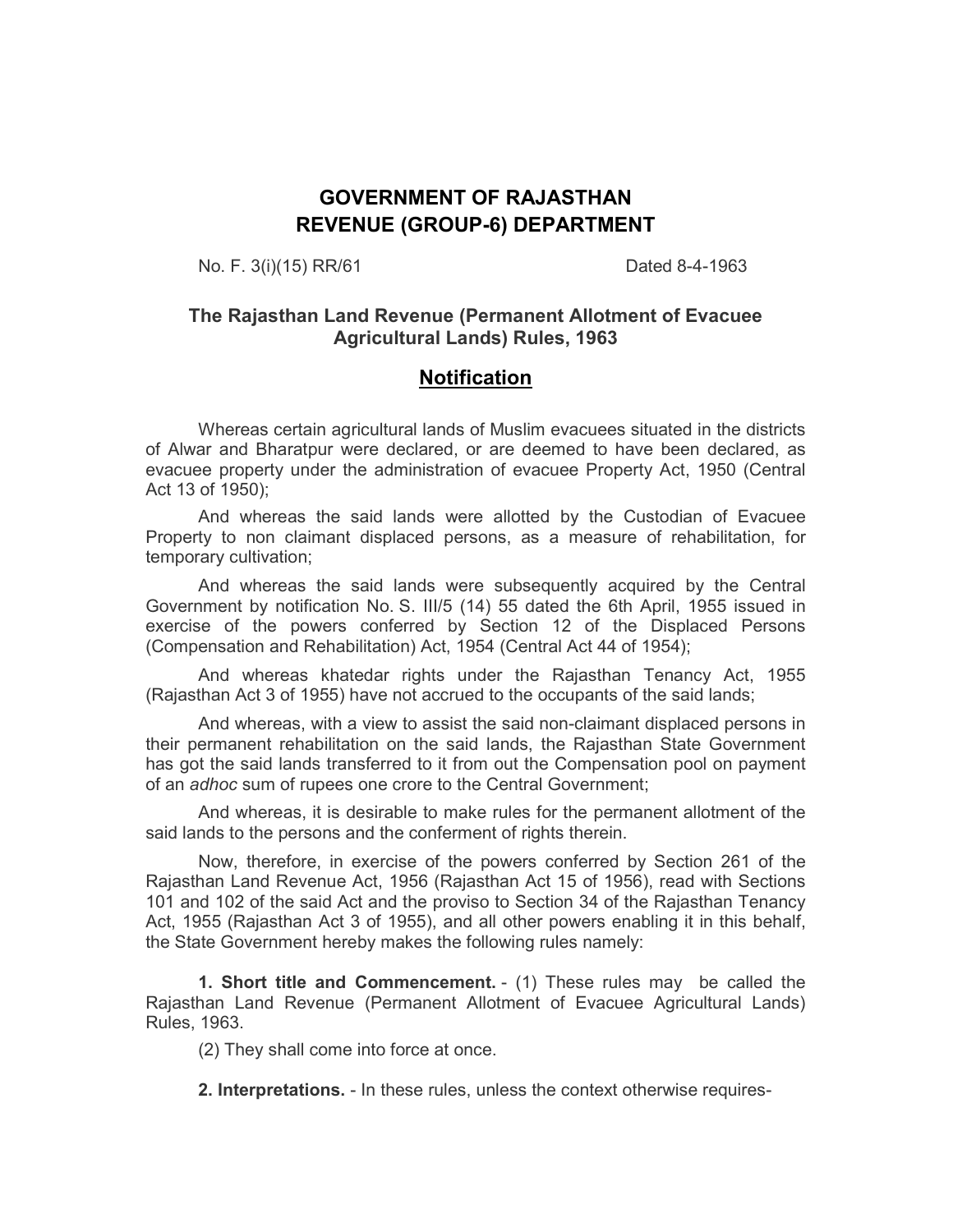- (1) "Displaced persons" means a person as defined in Clause (b) of Section 2 of the Displaced Persons (Compensation and Rehabilitations) Act, 1954;
- (1A) "Market price" shall mean such price as determined by District Level Committee (DLC) constituted under clause (b) of sub-rule (1) of rule 2 of the Rajasthan Stamp Rules, 2004;
- (1B) "Advisory Committee" means a Committee formed under rule 13 of the Rajasthan Land Revenue (Allotment of land for agricultural purposes) Rules,1970;
- (2) "Non claimant displaced person" means a displaced person who has not got a verified claim and includes person who had got his claim verified on the basis of rehabilitation grant application filed on or after 8-5-1961;
- (3) "Standard acre" has the same meaning as in Clause (g) of rule 2 of the Displaced Persons (Compensation and Rehabilitation) Act, 1954;
- (4) "verified claim" means a claim as defined in Clause (e) of Section 2 of the Displaced Persons (Compensation and Rehabilitation) Act, 1954;
- (5) Words and expression defined in the Rajasthan Tenancy Act, 1955 (Rajasthan Act 3 of 1955) and the Rajasthan Land Revenue Act, 1956 (Rajasthan Act 15 of 1956) shall wherever used in these rules, be construed to have the meanings assigned to them by those Acts.

**3. Scope of the rules.** - These rules shall govern the permanent allotment of, and the accrual of khatedari rights in agricultural lands situated in the districts of State of Rajasthan that were declared, or are deemed to have been declared, as evacuee property under the Administration of Evacuee Property Act, 1950 and that were subsequently acquired by the Government of India by a notification issued in exercise of powers conferred by Section 12 of the displaced Persons (Compensation and Rehabilitation) Act, 1954 and that have now been transferred to the Rajasthan Government on Payment of an agreed price, for allotment to non claimant displaced persons, and other persons, hereafter in these rules referred to as "the lands to which these rules apply".

**4. Rights not to be acquired except under these rules.** - No non-claimant displaced person, or a displaced person of any other class, or any person, in temporary occupation of any land to which these rules apply shall acquire any right, title or interest therein except under and in accordance with the provisions of these rules.

**5. Terms and conditions of permanent allotment.** - The permanent allotment of the lands to which these rules apply shall be subject to the following terms and conditions namely:-

- (1) The allottee shall acquire khatedari rights in the land only if he fulfills each and every one of the terms and conditions hereafter specified.
- (2) The allottee shall pay the price of the land at the rate of Rupees one hundred and fifty per standard acre either in one lump-sum within one month of the commencement of these rules, or in ten equated yearly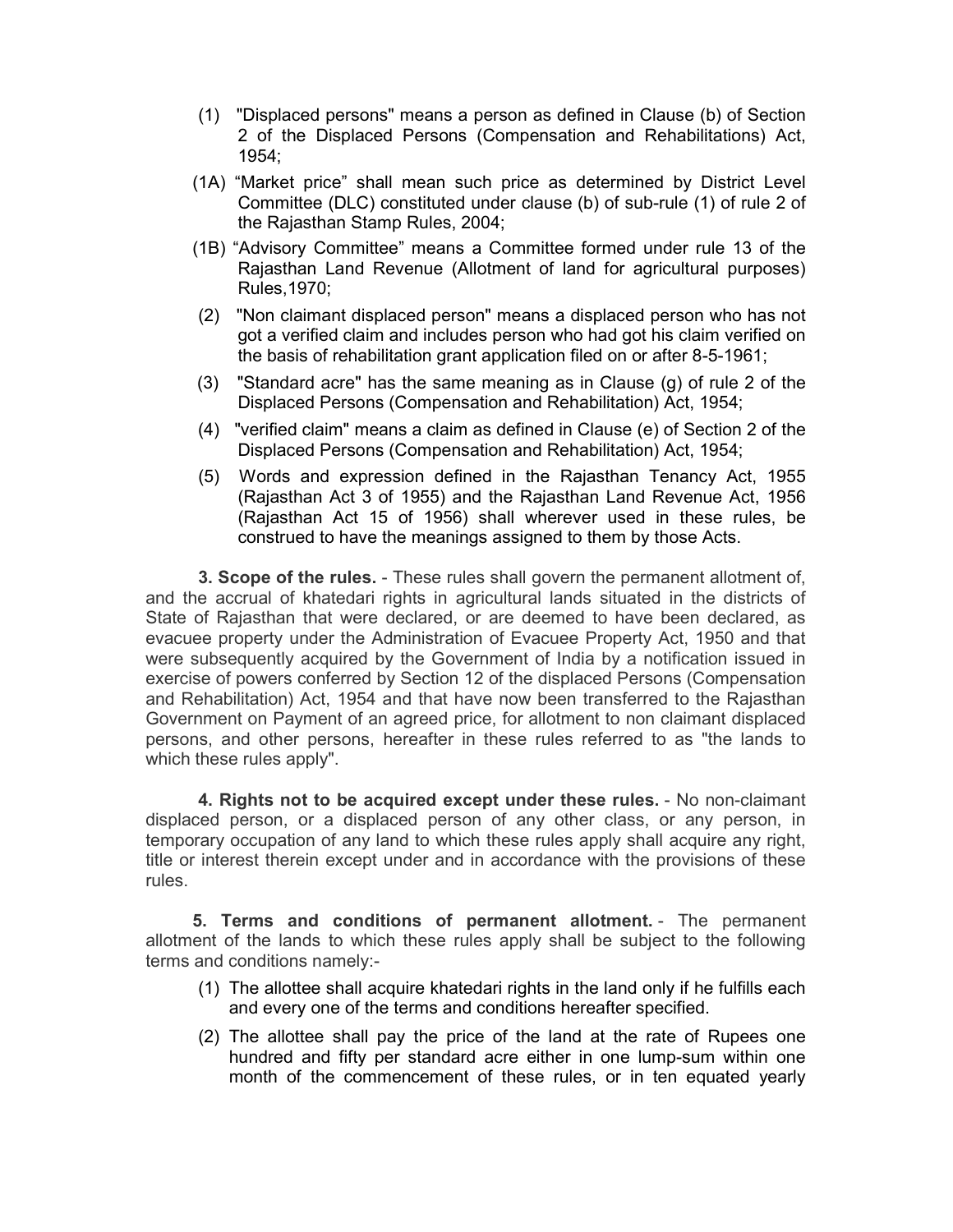installments, in which case interest at the rate of seven percent, per annum will have to be paid.

- (3) In addition to the price of the land, the allottee shall be liable to pay and shall pay on the due date the assessed land revenue or rent, and all other rides, cesses and other charges that or imposed, or may in future be imposed by competent authority under any law for the time being in force.
- (4) All outstanding of loans advanced to the allottee either by the Central Government, or the State Government, or any other dues payable by him in respect of the land allotted to him, together with any interest due on any such loan, shall be a first charge on the land and shall, without prejudice to any other rights and remedies of the State Government, be recoverable in the same manner as an arrear of revenue, and no transfer of the land shall be valid unless the amount of the said loan, together with interest, if any and the said dues have been paid in full.
- (5) So long as the full price of the land, together with interest due (if any) and all out-standings of the loans referred to in the preceding clause are not paid up in full, the allottee shall not sell, mortgage or in any other manner transfer or part with the possession of the whole or any part of the land or his interest in the same.
- (6) In the event of the payment of the price of the land by installments, If the allottee fails to pay two consecutive installments, or in any way encumbers or alienates the land or his rights therein the Tehsildar shall be empowered after notice to the allottee and the person in occupation, to take over the possession of the land and to recover the price of the land and other out-standings of the Government by sale thereof.

Provided that Collector may allow the allottee, who has not paid installments regularly to continue possession land on payment of all outstanding dues of land forthwith penal interest @ 12% per annum on the outstanding installments.

(7) All transfers made, or encumbrances created, at any time in contravention of the provisions of these rules shall be null and void and if the allottee refuses on being called upon by the Tehsildar, to pay the price of the land as well as the arrears of any loan outstanding against him or where the non claimant displaced person has left the land in the possession of some other person and is not traceable, it shall be competent for the Tehsildar to cancel the allotment and take over the possession of the land and where necessary eject the person in possession in accordance with the provisions of Section 91 of the Rajasthan Land Revenue Act. 1956.

**5A Terms and conditions of Regularization and revalidation.-** (1) Notwithstanding anything contained in clauses (5),(6) and (7) of rule 5 of these rules, where an allottee has transferred the land allotted to him under these rules in contravention of the provisions of these rules, the Sub Divisional Officer in consultation with Advisory Committee on receipt of the application from both the allottee and the transferee within a month from the date of receipt of the application abd subject to the provision of section 42 of the Rajasthan Tenancy Act, 1955, may declare such transfer valid, after holding such enquiry as he deems proper subject to payment of all dues of the State Government by the transferee and on payment of a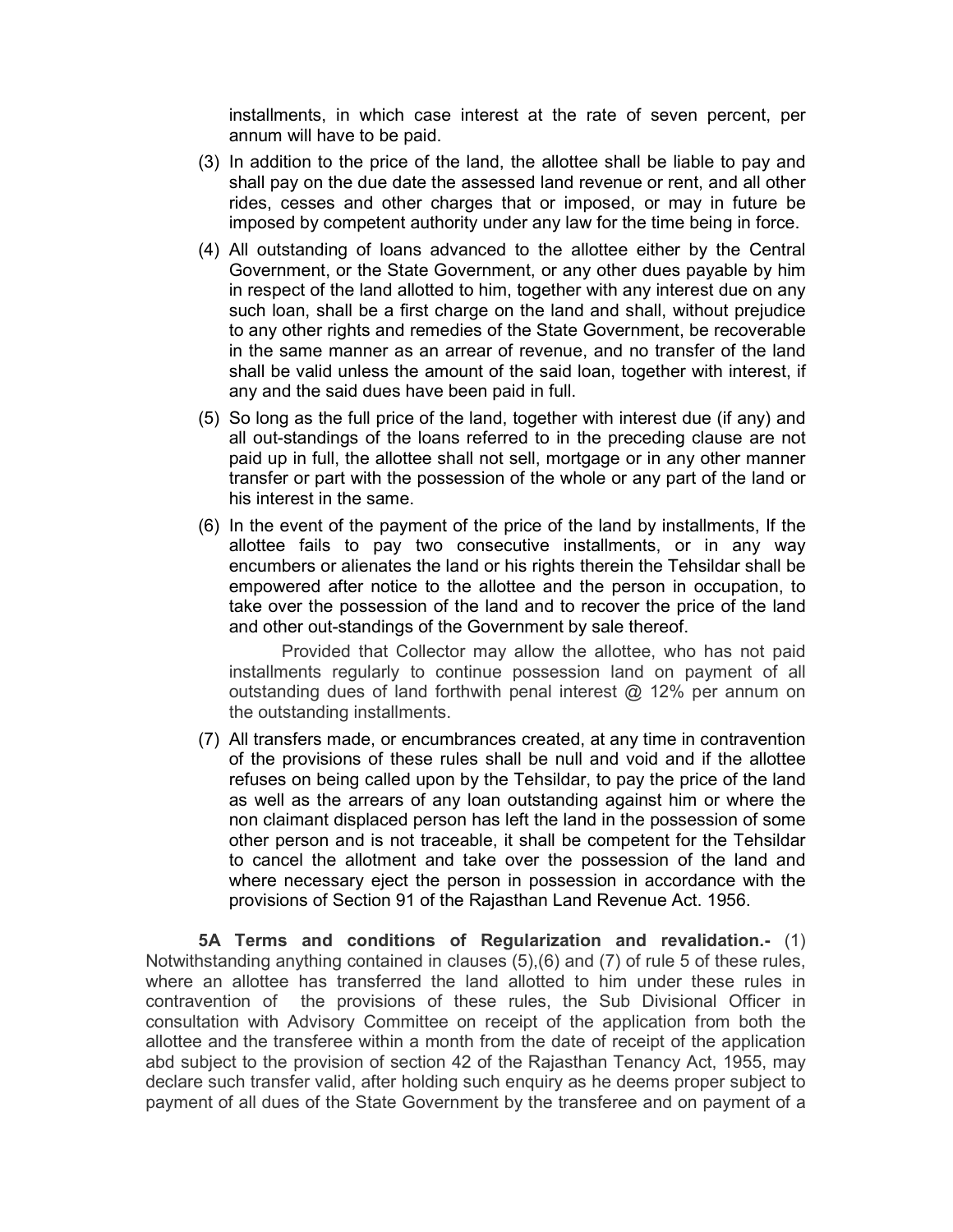penalty @ Rs. 2000/- and Rs. 1000/- per bigha for irrigated and unirrigated land respectively.

Provided that 50% of the above amount shall be levilable from S.C, S.T. and BPL allottees.

(2)Where an allottee has failed to deposit the instalment in time prescribed in rule 5 and proceedings have been undertaken under section 19 (2) of Displace Persons (Compensation & Rehabilitation) Act, 1954 and rule 102 of the rules made thereunder, and his land has been resumed but possession of the land has not been taken or is in the process of resumption by the competent authority under these rules, the Sub Divisional Officer in consultation with Advisory Committee, shall on receipt of application from the allottee within a month from the date of receipt of application, may revalidate the allotment on payment of entire balance amount and on payment of penalty @ Rs 2000/- and Rs 1000/- per bigha for irrigated and unirrigated land, respectively.

Provided that 50 % of the above amount shall be leviable from S.C., S.T. and BPL allottees.

(3) Where an allottee has failed to deposit the installment in time prescribed in rule 5 and proceeding have been undertaken under section 19(2) of Displace Persons (Compensation &Rehabilitation) Act, 1954 and rule 102 of the rules made thereunder, but allotment has not been cancelled by the competent authority under these rules, the Sub Divisonal Officer in consultation with Advisory Committee, shall on receipt of application from the allottee within a month from the date of receipt of application, may revalidate the allotment on payment of a penalty@ Rs. 2000/- and Rs. 1000/- per bigha for irrigated and unirrigated land respectively. In the cases of allotment before the year 1976 and Rs 2500/- per bigha irrigated & unirrigated land respectively for the allotment made after the year 1976.

Provided that 50% of the above amount shall be leviable from S.C., S.T. and BPL allottees.

(4) Where a wells have been constructed on evacuee agriculture lands such wells shall be regularized by the Sub-Divisional Officer after charging an amount @25% of market price of that land prevalent in the area.

Provided that 50% of the above price shall be leviable fron sc,st and BPL allottees.

**6. Disposal of certain lands, by public auction and allotment.** - Any land taken over by the Sub Divisional Officers/Tehsildar under Clause (6) or Clause (7) of rule 5 except those covered under rule 5A and the Evacuee lands which have vested in the State Government under the package deal and are lying vacant shall be disposed off in the following manner:-

(1)The land would be allotted to the eligible person by the Sub Divisional Officer in consultation with Advisory Committee.

(2) Where a strip of evacuee agriculture land is lying vacant, such strip of land shall be disposed off through allotment by the Sub Divisional Officer in consultation with the Advisory Committee by charging an amount @ 25% of market price prevalent in the area in cases where there is only one claimant. However, in case of S.C., S.T. and BPL allottess 50% of the above price shall be leviable. Where there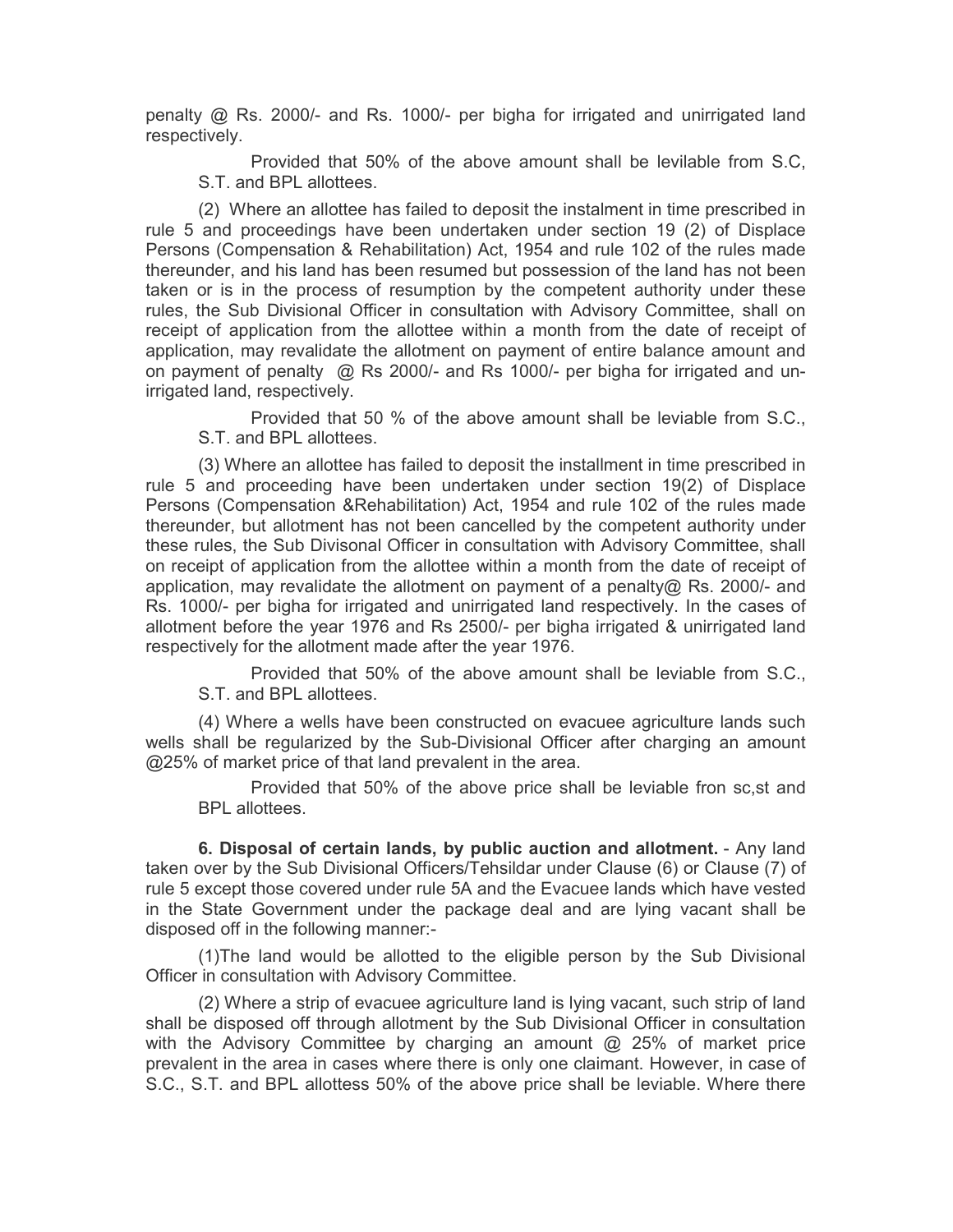are more than one claimants the land shall be disposed off through auction by the Sub Divisional Officer.

(3) Where an allottee of evacuee agriculture lands has illegally occupied land in excess of land allotted to him, such excess land shall be allotted subject to celling limit by the Sub Divisional Officer in consultation with Advisory Committee by charging an amount @ 25% of market price subject to a maximum of 15 bigha of such illegal possession. In cases of such allotment involving such excess lands more than 15 bigha 50% of market price prevalent in the area shall be charged for the land in excess of 15 bigha of such lands.

Provided that 50% of the above price shall be charged from S.C, S.T. and BPL allottees.

(4) Where the evacuee agriculture lands have been vested in the State Government but such lands are in illegal possession of unauthorised persons as trespassers or as sub tenant, such lands shall be allotted by the Sub Divisional Officer in consultation with the Advisory Committee by charging an amount @ 50% of market price prevalent in the area subject to a maximum limit of 15 bigha. In cases of such allotment involving lands more that 15 bigha full market price prevalent in the area will be charged for the lands in excess of 15 bigha of such lands.

Provided that 50% of the above price shall be charged from S.C., S.T. and BPL allottees.

Provided further that 10% of the above price shall be charged from small farmer and marginal farmer and 5% of the above price shall be charged from Scheduled Caste and Scheduled Tribes and BPL category of small farmer and marginal farmer in rural areas.

**Explanation:** For the purposes of this proviso,-

- 1. 'Marginal farmer' means a cultivator with an un- irrigate land holding upto one hectare or irrigated land holding upto one- half hectare.
- 2. 'Small farmer' means a cultivator with an un-irrigated land holding upto two hectare or with an irrigated land holding upto one hectare, but more than the holding of a marginal farmer.

(5) Where the evacuee agriculture lands are lying vacant such lands shall be disposed off by the Sub Divisional Officer in consultation with the Advisory Committee through auction of such lands where in the reserve price of such lands will be 25% of market price prevalent in the area.

(6) Where the evacuee agriculture lands are within municipal limits, such lands shall be transferred to concerned local bodies by the State Government in Revenue Department, by charging an amount equal to forty times of the lands revenue applicable.

(7) The Collector shall have the power to cancel any allotment/ regularisation made by Sub Divisional Officer either suo-moto or on an application of any person in case the allotment/ regularisation has been secured through fraud or misrepresentation or has been made against rules.

Provided that no such order to the prejudice of any person shall be passed without giving such person an opportunity of being heard.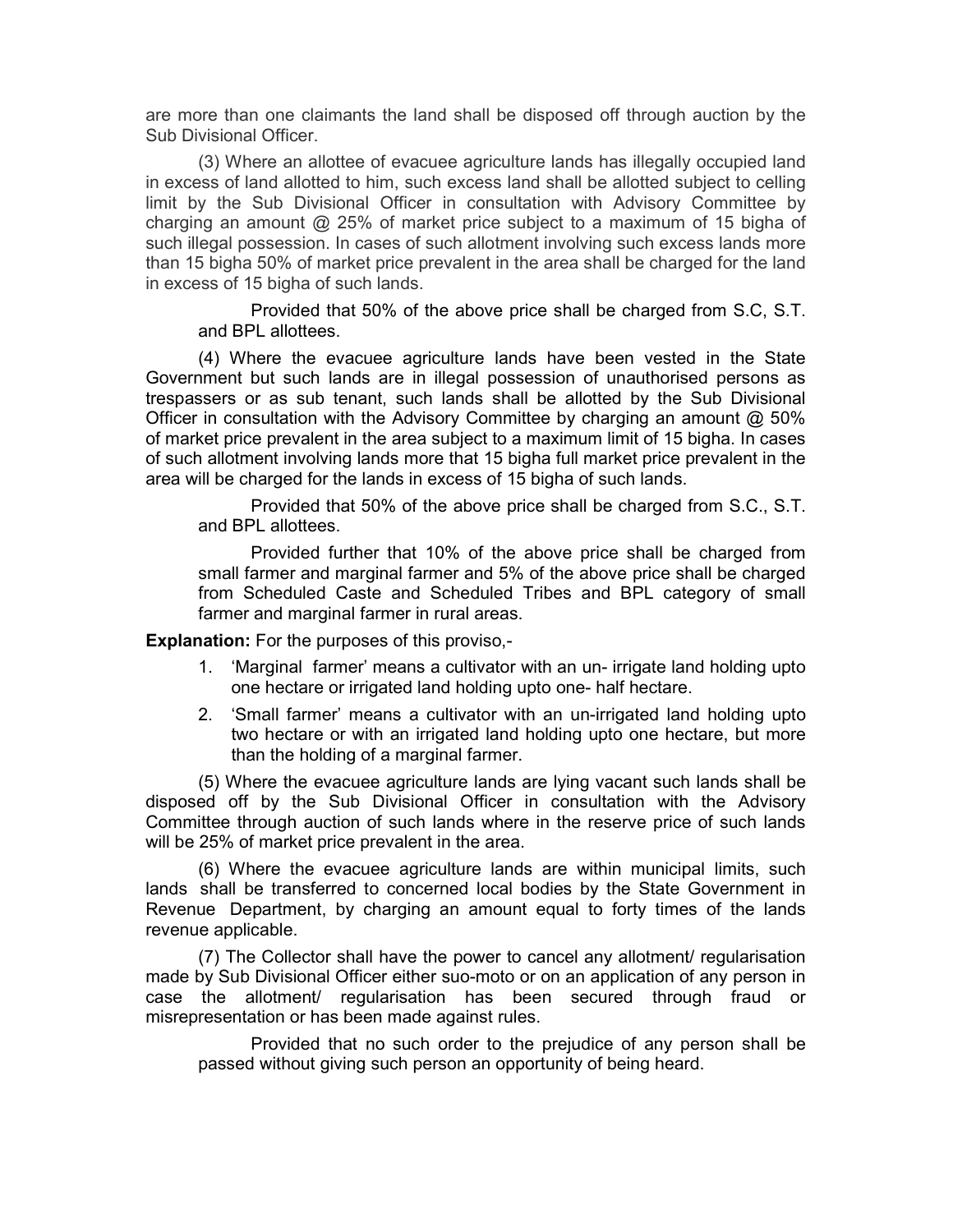**7. Grant of Sanad.** - A sanad in the form appended to these rules shall be granted by the Tehsildar to each allottee.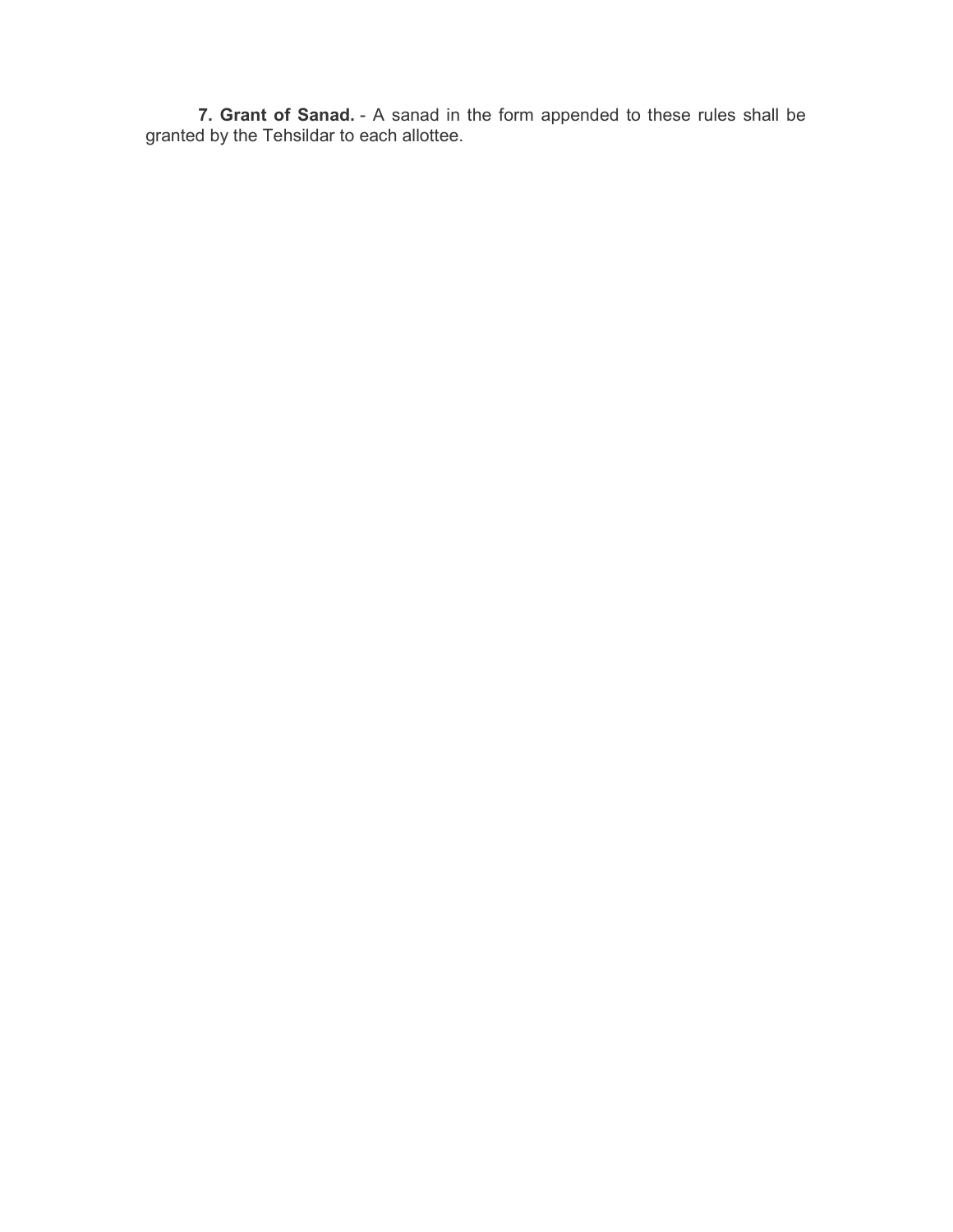# **Form of Sanad (See rule 7)**

Whereas the land, particulars whereof are given below has been allotted to Shri........... son of...........aged resident of............under the Rajasthan Land Revenue (Permanent Allotment of Evacuee Agricultural Lands) Rules, 1963 on payment of a price at the rate of rupees per lump-sum within one month of the commencement of standard acre payable in a..................ten equal yearly installments of Rs.....................each with these rules/date of the Tehsildar's order..............interest at rupees seven per cent per annum as shown in part B of the sanad on the terms and conditions mentioned in the said rules and reproduced in Part C.

Now, therefore this sanad is hereby granted to the said Shri................ in accordance with the provisions of rule 7 of the said rules.

# *Part A*

#### **Particulars of land**

- 1. Name of village, with name of Tehsil.
- 2. Khasra No.
- 3. Area in (a) ordinary acres of local bighas.

(b) standard acres.

- 4. Soil class.
- 5. Sanctioned rent/rate.
- 6. Assessed rent.
- 7. Date of payment of installment of rent.

#### *Part B*

# **Price of the land**

Price of standard acres of land at Rs (Rupees in words) equal to Rs (Rs) payable in a lump-sum within one month of the commencement to the above mentioned rales/date of order, or in ten equal yearly installments as shown below: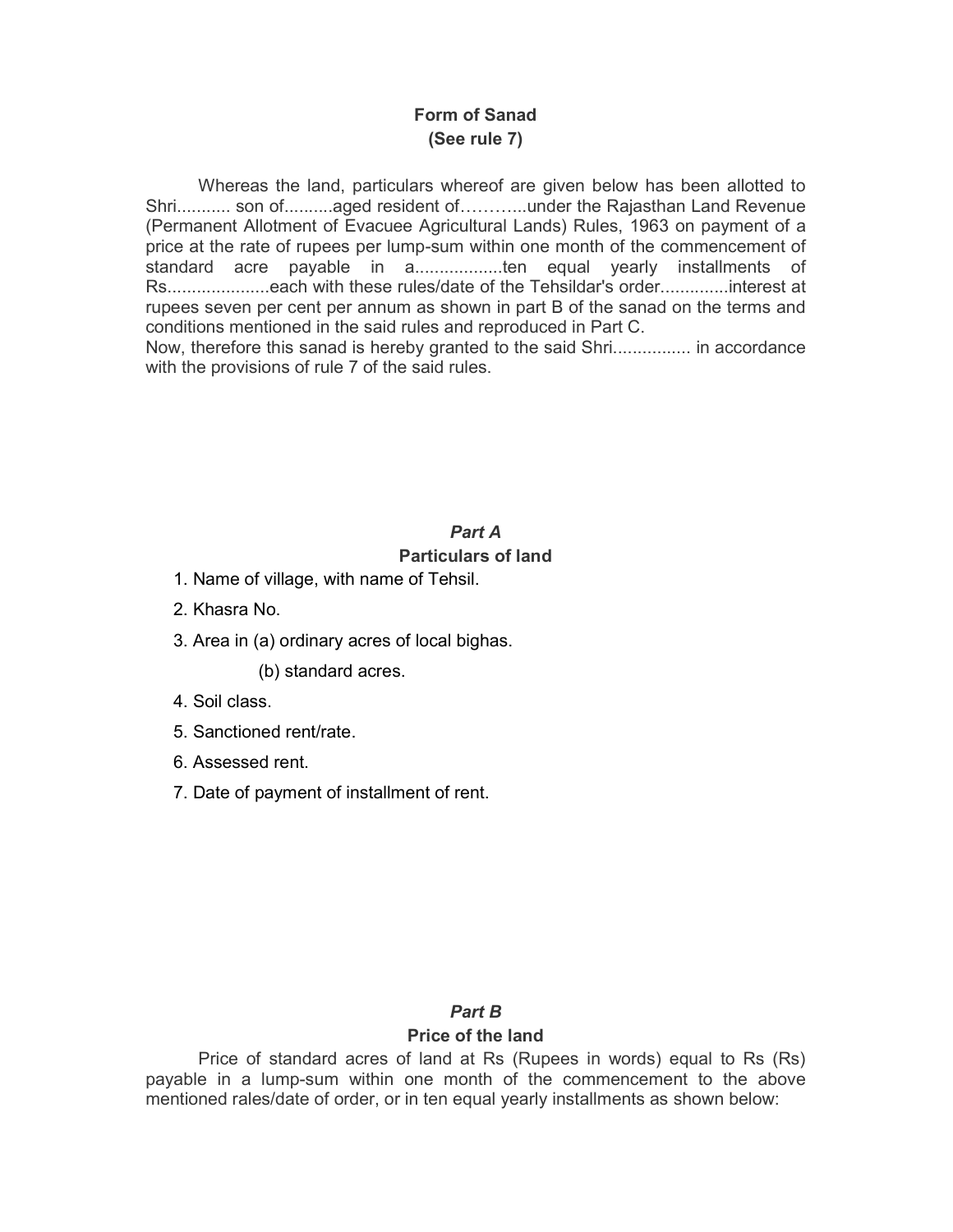| No. of installment | Date of payment<br>2 | Principal amount<br>3 | Interest<br>4 | Total<br>5 |
|--------------------|----------------------|-----------------------|---------------|------------|
|                    |                      |                       |               |            |
| First              |                      |                       |               |            |
| Second             |                      |                       |               |            |
| Third              |                      |                       |               |            |
| Fourth             |                      |                       |               |            |
| Fifth              |                      |                       |               |            |
| Sixth              |                      |                       |               |            |
| Seventh            |                      |                       |               |            |
| Eighth             |                      |                       |               |            |
| Ninth              |                      |                       |               |            |
| Tenth              |                      |                       |               |            |

# *Part C*

# **Terms and conditions of allotment**

- (1) The allottee shall acquire khatedari rights in the land only if he fulfills each and every one of the terms and conditions hereafter specified.
- $(2)$  The allottee shall pay the price of the land at the rate of rupees one hundred and fifty/four hundred and fifty in the case of persons to whom allotment is made under Clause (6) or Clause (7) of rule 5 per standard acre in one lumpsum within one month of the commencement of these rules, or the date of the Tehsildars order or in ten equal yearly installments, in which case interest at the rate of seven per cent, per annum will have to be paid.
- (3) In addition to the price of the land, the allottee shall be liable to pay, and shall pay on the due date, the assessed land revenue, or rent, and all other rates, cesses and other charges that are imposed, or may in future be imposed by competent authority under any law for the time being in force.
- (4) All out-standings of loans advanced to the allottee either by the Central Government, or the State Government or any other dues payable by him in respect of the land allotted to him together with any interest due on any such loan, shall be first charge on the land and shall, without prejudice to any other rights and remedies of the State Government, be recoverable in the same